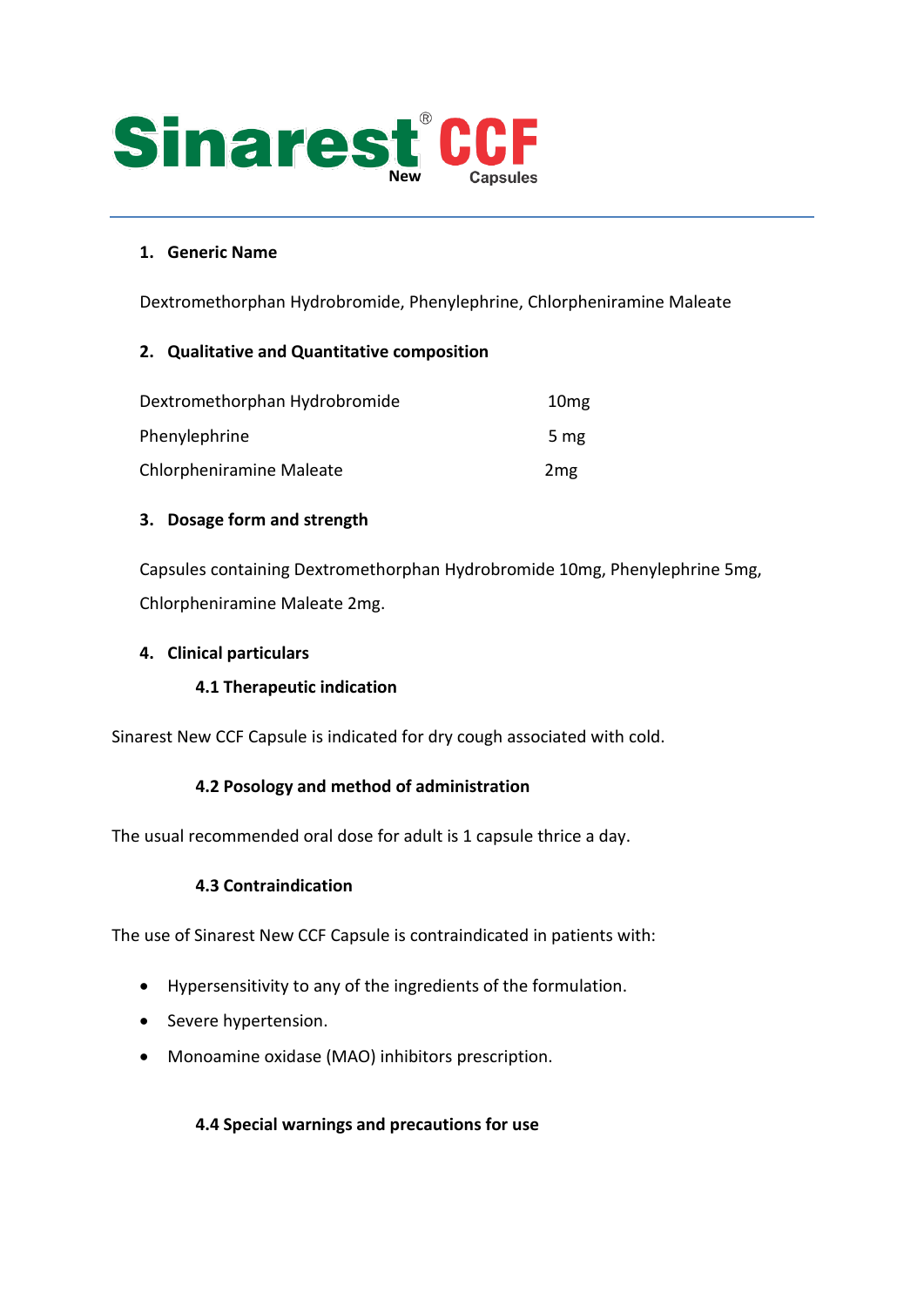- In case a hypersensitivity reaction occurs which is rare, Sinarest new CCF Capsule should be discontinued.
- Sinarest new CCF Capsule should be used with caution in patients with renal or hepatic dysfunction, diabetes mellitus, hyperthyroidism, cardiovascular problems, epilepsy and closed angle glaucoma.

#### **4.5 Drug interactions**

**Phenylephrine:** The co-administration of Monoamine Oxidase Inhibitors (MAOIs) or tricyclic antidepressants and an indirect or mixed-acting sympathomimetic may result in a hypertensive crisis and hence such concomitant use is best avoided. Additionally sympathomimetic may reduce the efficacy of beta-blocking and anti-hypertensive drugs.

Not recommended for patients currently receiving or within two weeks of stopping therapy with monoamine oxidase inhibitors.

Digoxin and cardiac glycosides: concomitant use of phenylephrine may increase the risk of irregular heartbeat or heart attack.

**Chlorpheniramine:** Concurrent use of Chlorpheniramine and hypnotics or anxiolytics may cause an increase in sedative effects; therefore medical advice should be sought before taking Chlorpheniramine concurrently with these medicines. Chlorpheniramine inhibits phenytoin metabolism and can lead to phenytoin toxicity. The anti-cholinergic effects of Chlorpheniramine are intensified by MAOIs.

**Dextromethorphan Hydrobromide:** MAO inhibitors with detromethorphan may cause a serious (possibly fatal) drug interaction. MAO inhibitors like isocarboxazid, metaxalone, methylene blue, moclobemide, phenelzine, procarbazine, rasagiline, safinamide, selegiline, or tranylcypromine.

#### **4.6 Use in special population**

- Paediatric: Sinarest New CCF Capsule should be used with caution in children and generally avoided in those less than 2 years of age.
- Geriatric: Elderly population may be at greater risk for the side-effects.
- Liver impairment: Use with caution.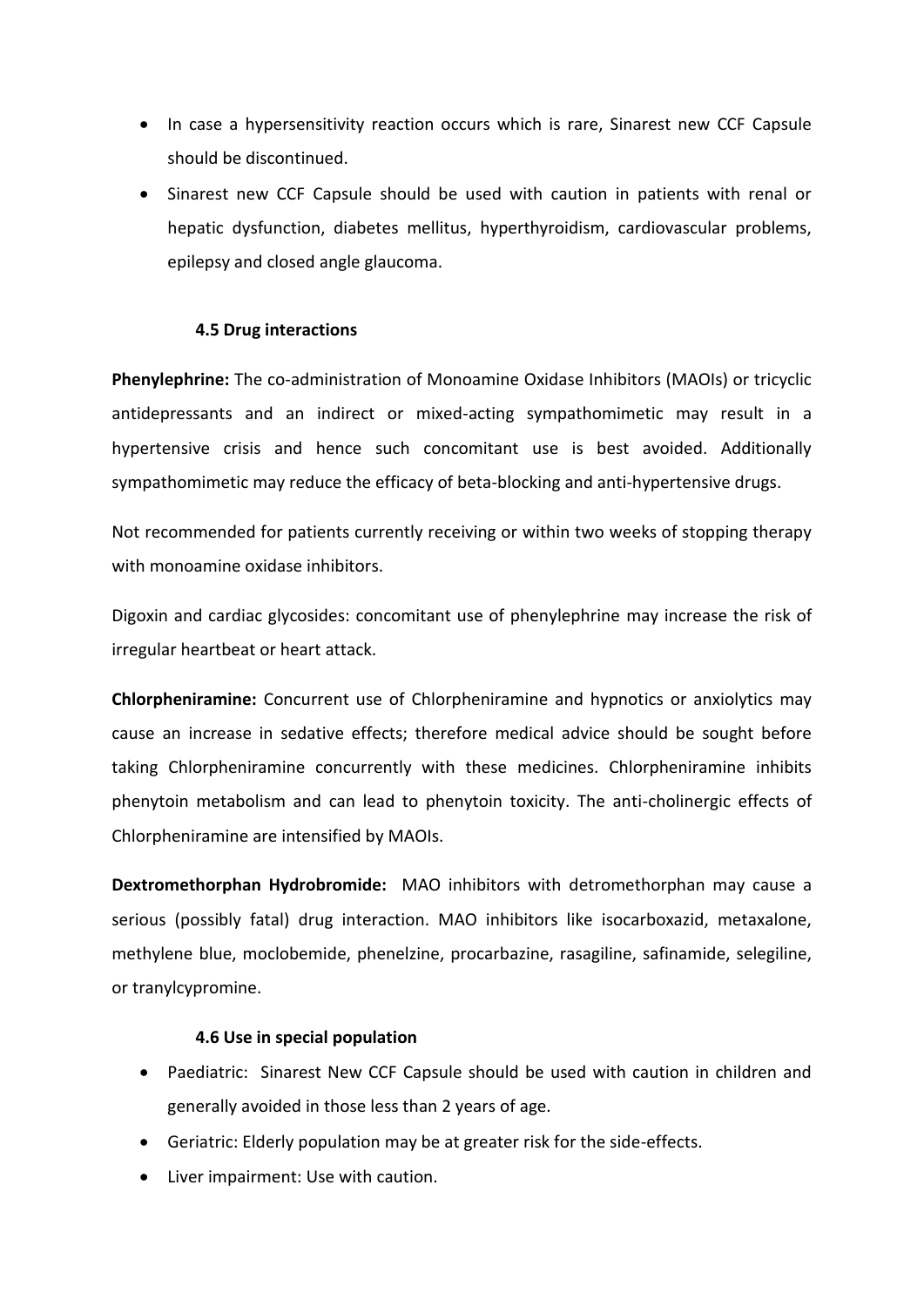- Renal failure: Use with caution.
- Pregnancy and lactation: US Food and Drug Administration (FDA) has specified Chlorphenamine maleate as a pregnancy category B drug which indicates that animal and human studies have failed to demonstrate a risk to the foetus in any trimester. Sinarest CCF capsule is recommended to be taken during pregnancy only under doctor's recommendation.

#### **4.7 Effects on ability to drive and use machine**

It is advisable not to drive or operate machinery when on treatment with Sinarest new CCF Capsule.

#### **4.8 Undesirable effects**

Sinarest new CCF Capsule is generally well tolerated and adverse events are rare. Some of adverse events are Hypersensitivity, Palpitations, Tachycardia , Vision blurred, Dry mouth, Vomiting, Diarrhoea, Nausea, Asthenia, Hallucination, Dysuria, Dyspnoea, Rash, sedation.

#### **4.9 Overdose**

There is limited experience of overdose with Sinarest CCF new Capsules. Initiate general symptomatic and supportive measures in all cases of overdosages where necessary.

#### **5. Pharmacological properties**

#### **5.1 Mechanism of action**

Dextromethorphan suppresses the cough reflex by a direct action on the cough center in the medulla of the brain. Thus suppresses non-productive cough associated with cold.

Phenylephrine decreases nasal congestion by acting on  $\alpha_1$ -adrenergic receptors in the arterioles of the nasal mucosa to produce constriction; this leads to decreased edema and increased drainage of the sinus cavities.

In allergic reactions an allergen interacts with and cross-links surface IgE antibodies on mast cells and basophils. Once the mast cell-antibody-antigen complex is formed, a complex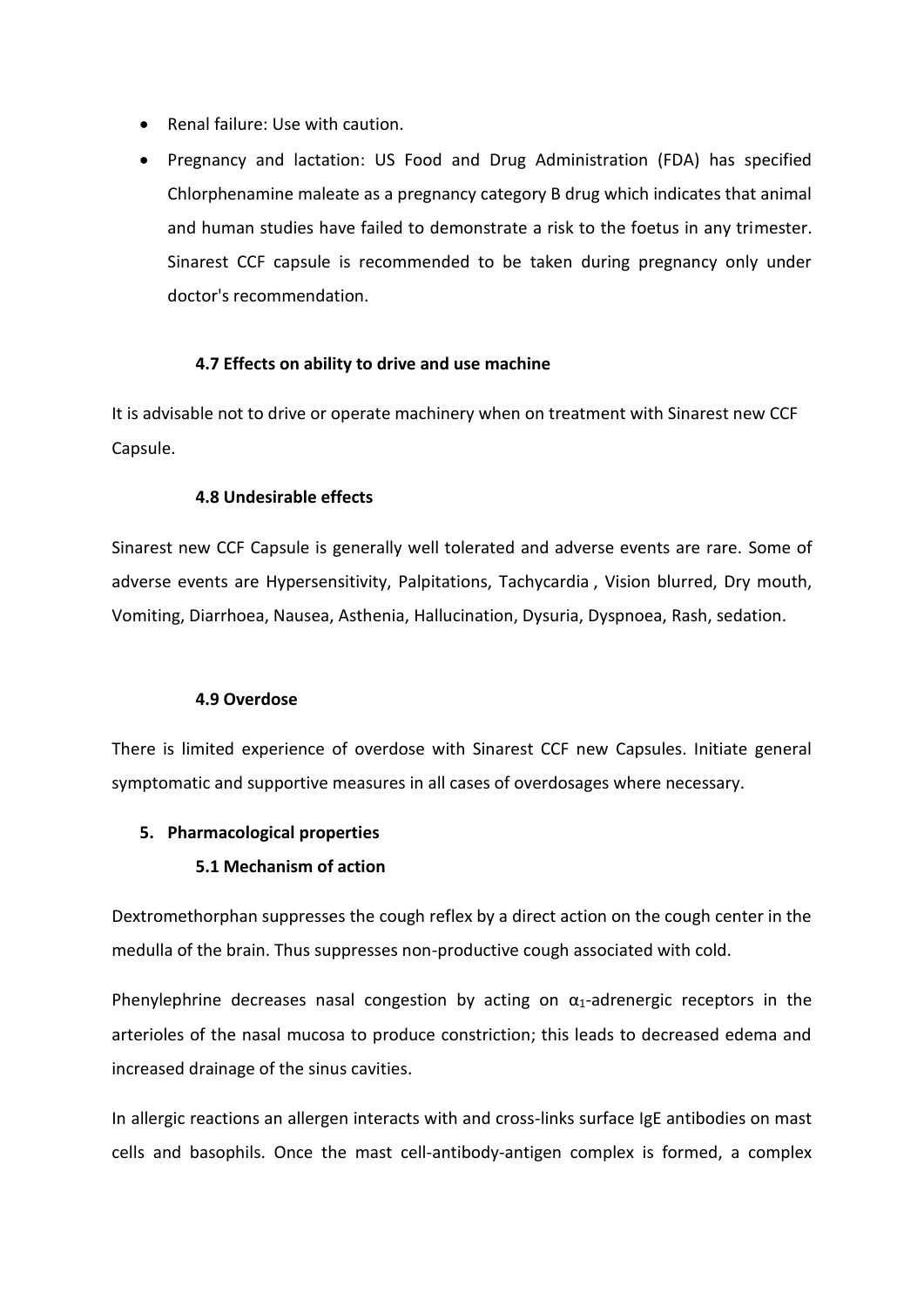series of events occurs that eventually leads to cell-degranulation and the release of histamine (and other chemical mediators) from the mast cell or basophil. Once released, histamine can react with local or widespread tissues through histamine receptors. Histamine, acting on H<sub>1</sub>-receptors, produces pruritis, vasodilatation, hypotension, flushing, headache, tachycardia, and bronchoconstriction. Histamine also increases vascular permeability and potentiates pain. Chlorpheniramine maleate binds to the histamine H1 receptor. This block the action of endogenous histamine, which subsequently leads to temporary relief of the negative symptoms brought on by histamine.

#### **5.2 Pharmacodynamic properties**

Dextromethorphan shows high affinity binding to several regions of the brain, including the medullary cough center. This compound is an NMDA receptor antagonist and acts as a noncompetitive channel blocker. It is one of the widely used antitussives, and is also used to study the involvement of glutamate receptors in neurotoxicity.

Phenylephrine is a powerful vasoconstrictor. It is used as a nasal decongestant and cardiotonic agent. Phenylephrine is a postsynaptic  $\alpha_1$ -receptor agonist with little effect on  $\beta$ receptors of the heart. Parenteral administration of phenylephrine causes a rise in systolic and diastolic pressures, a slight decrease in cardiac output, and a considerable increase in peripheral resistance; most vascular beds are constricted, and renal, splanchnic, cutaneous, and limb blood flows are reduced while coronary blood flow is increased. Phenylephrine also causes pulmonary vessel constriction and subsequent increase in pulmonary arterial pressure. Vasoconstriction in the mucosa of the respiratory tract leads to decreased edema and increased drainage of sinus cavities.

Chlorpheniramine maleate is a histamine H1 antagonist of the alkylamine class. It competes with histamine for the normal H<sub>1</sub>-receptor sites on effector cells of the gastrointestinal tract, blood vessels and respiratory tract. It provides effective, temporary relief of sneezing, watery and itchy eyes, and runny nose due to hay fever and other upper respiratory allergies.

#### **5.3 Pharmacokinetic properties**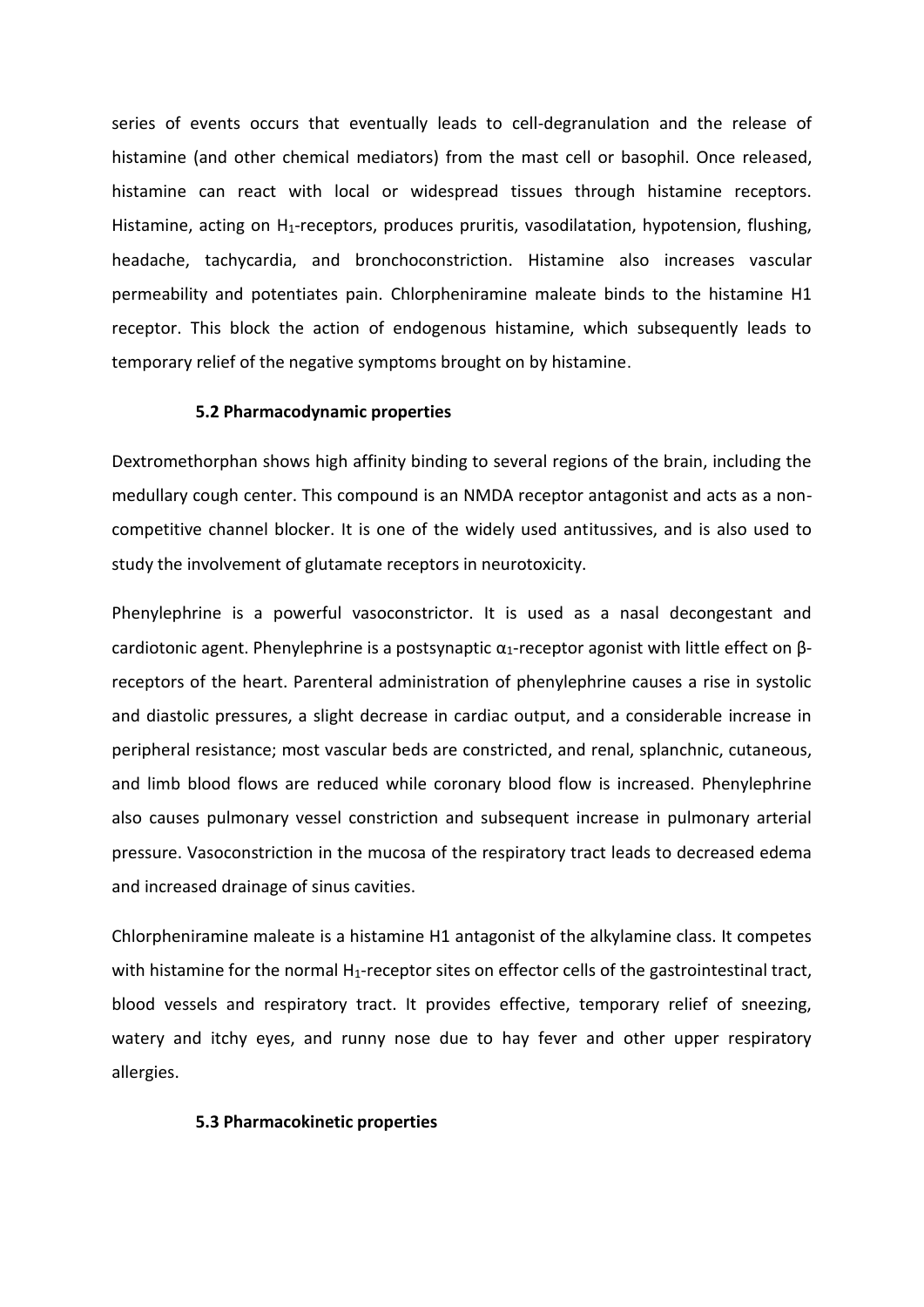Dextromethorphan is rapidly absorbed from the gastrointestinal tract. It is metabolised in the liver and excreted in the urine as unchanged dextromethorphan and demethylated metabolites including dextrorphan, which has some cough suppressant activity.

Phenylephrine has low oral bioavailability owing to irregular absorption and first-pass metabolism by monoamine oxidase in the gut and liver. When injected subcutaneously or intramuscularly it takes 10 to 15 minutes to act; subcutaneous and intramuscular injections are effective for up to about 1 hour and upto about 2 hours, respectively. Intravenous injections are effective for about 20 minutes. Systemic absorption follows topical application.

Chlorphenamine maleate is absorbed relatively slowly from the gastrointestinal tract, peak plasma concentrations occurring about 2.5 to 6 hours after oral doses. Bioavailability is low, values of 25 to 50% having been reported. Chlorphenamine appears to undergo considerable first-pass metabolism. About 70% of Chlorphenamine in the circulation is bound to plasma proteins. There is wide inter individual variation in the pharmacokinetics of Chlorphenamine; values ranging from 2 to 43 hours have been reported for the half-life. Chlorphenamine is widely distributed in the body, and enters the CNS. Chlorphenamine maleate is extensively metabolised. Metabolites include desmethyl- and didesmethylchlorphenamine. Unchanged drug and metabolites are excreted primarily in the urine; excretion is dependent on urinary pH and flow rate. Only trace amounts have been found in the faeces. Duration of action of 4 to 6 hours has been reported; this is shorter than may be predicted from pharmacokinetic parameters. More rapid and extensive absorption, faster clearance, and a shorter half-life have been reported in children.

#### **6. Nonclinical properties**

**6.1 Animal Toxicology or Pharmacology**

NA.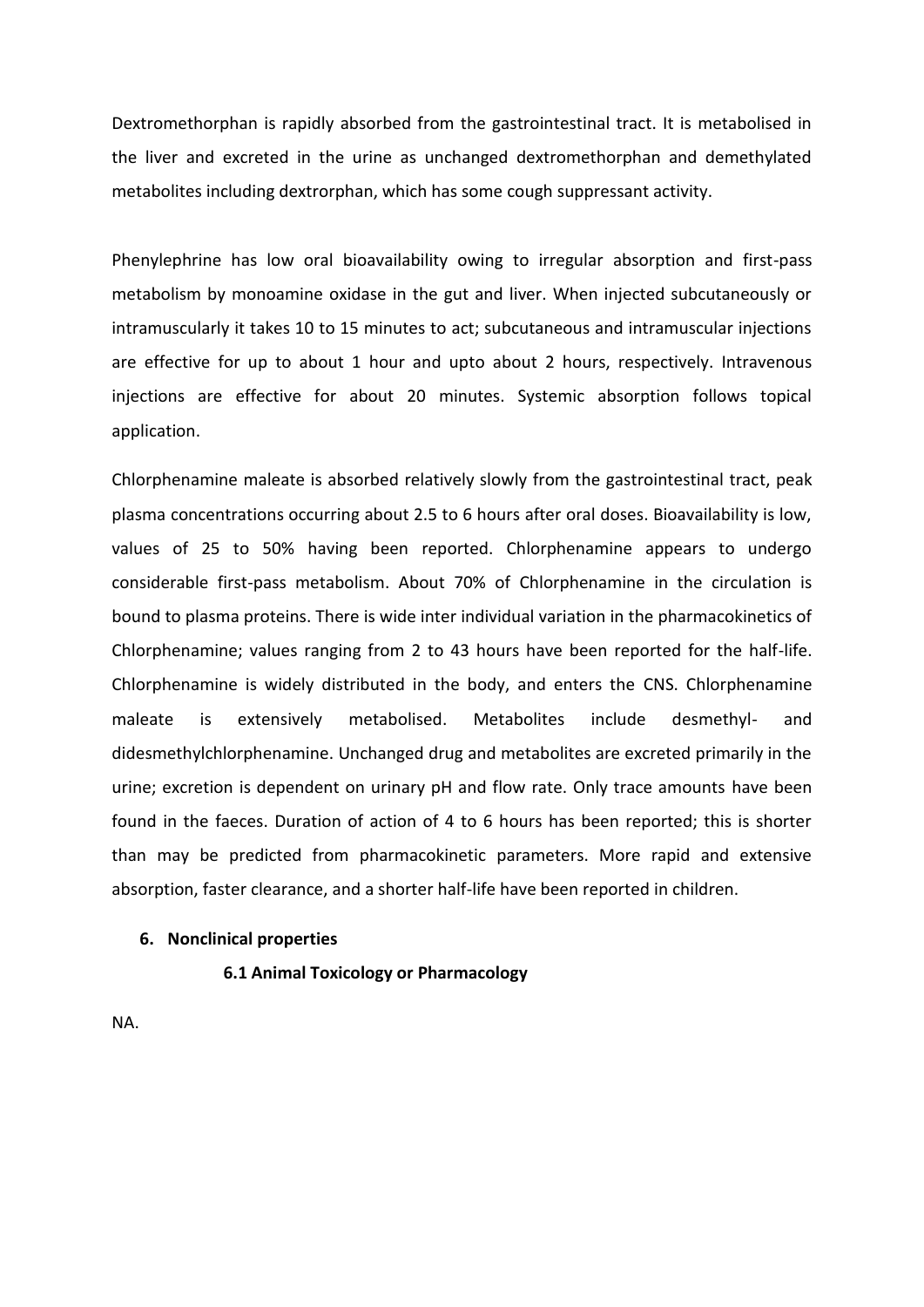#### **7. Description**

Dextromethorphan is in a class of medications called antitussives. Its chemical name is (1S,9S,10S)-4-methoxy-17-methyl-17-azatetracyclo[7.5.3.0^{1,10}.0^{2,7}]heptadeca-2(7),3,5-triene Hydrobromide and its structural formula is:



Its empirical formula is  $C_{18}H_{25}NO$  and its molecular formula is 271.4 g/mol.

Phenylephrine is in a class of medications called nasal decongestants. Its chemical name is hydrogen 3-[(1R)-1-hydroxy-2-(methylamino)ethyl] phenol chloride and its structural formula is:



Its empirical formula is  $C_9H_{13}NO_2$  $C_9H_{13}NO_2$  $C_9H_{13}NO_2$ , and its molecular weight is 167.2 g/mol.

Chlorpheniramine maleate is in a class of medications called antihistamines. Its chemical name is (2Z)-but-2-enedioic acid; [3-(4-chlorophenyl)-3-(pyridin-2-yl)propyl]dimethylamine and its structural formula is :

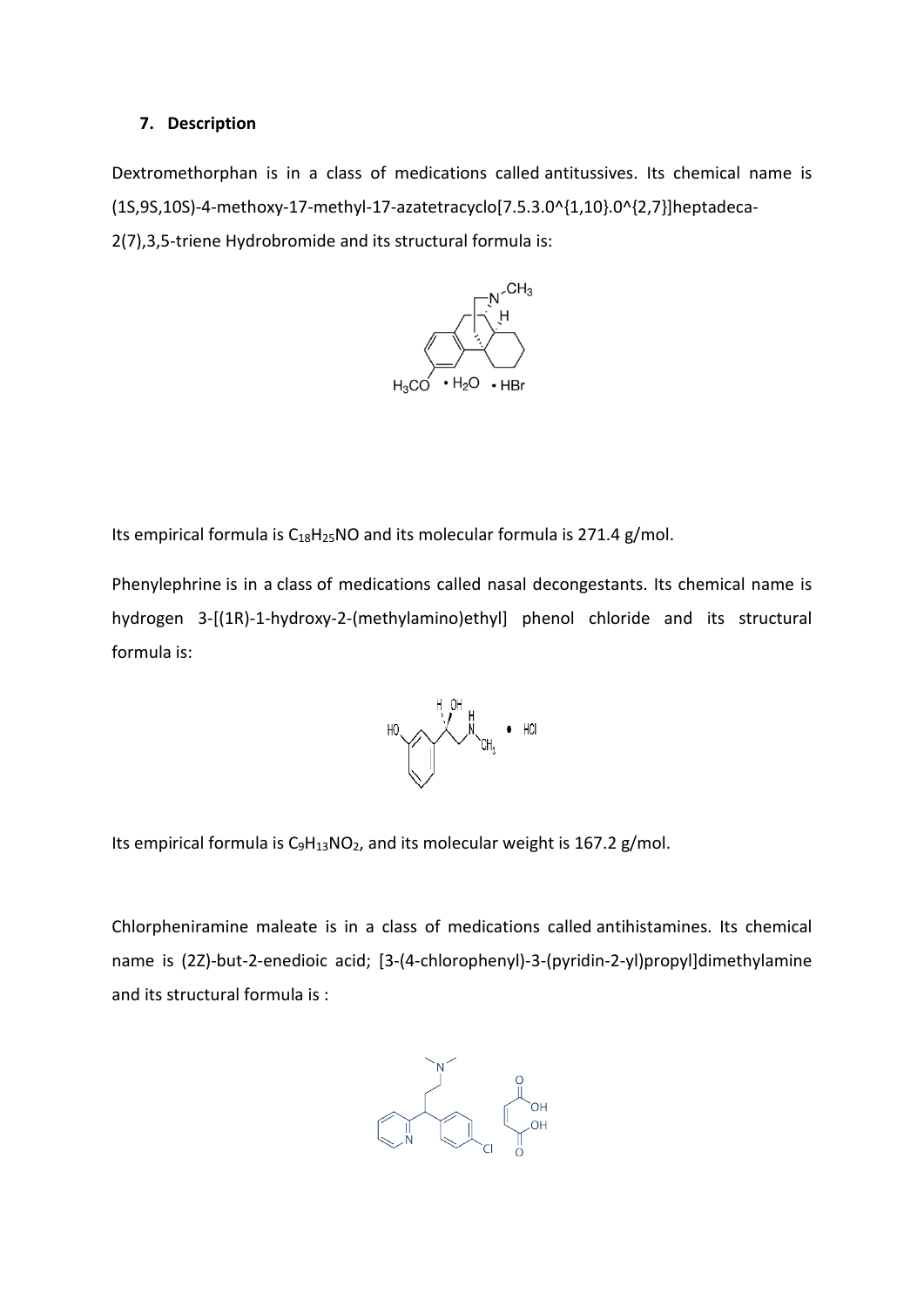Its empirical formula is C<sub>16</sub>H<sub>19</sub>ClN<sub>2</sub>.C<sub>4</sub>H<sub>4</sub>O<sub>4</sub> or C<sub>20</sub>H<sub>23</sub>ClN<sub>2</sub>O<sub>4</sub> and its molecular weight is 390.9 g/mol.

# **8. Pharmaceutical particulars**

# **8.1 Incompatibilities**

There are no known incompatibilities.

# **8.2 Shelf-life**

24 months.

# **8.3 Packaging Information**

Sinarest CCF new Capsules are available in blister pack of 10 capsules.

# **8.4 Storage and handling instructions**

Store below 30 °C in a dark and dry place.

# **9. Patient Counselling Information**

# **9.1 Adverse Reactions**

Refer part 4.8

# **9.2 Drug Interactions**

Refer part 4.5

# **9.3 Dosage**

Refer part 4.2

**9.4 Storage**

# Refer part 8.4

**9.5 Risk Factors**